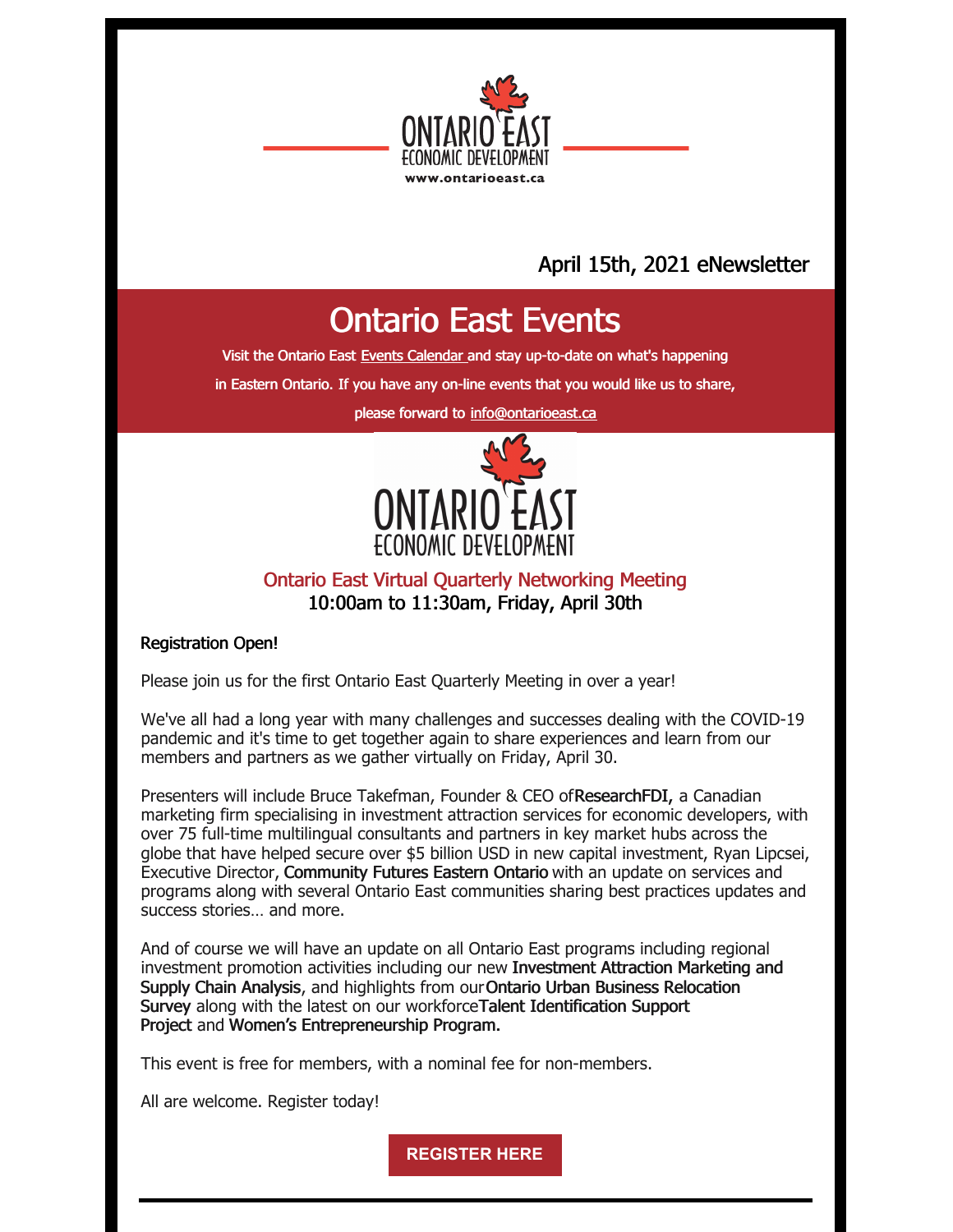

### Ontario East Municipal Conference 2021 Virtual Wednesday, October 20th and Thursday October 21st

### Call for Speakers Now Open!

Please click [HERE](https://oemc.ca/call-for-speakers-2021/) for details and information regarding theCall for Speakers for OEMC 2021. The deadline for session submissions is May 31, 2021.

We invite you to forward the Call for Speakers to any other individuals or organizations you feel would make a contribution to this great event.

### Sponsorship Opportunities

Support OEMC and take advantage of the many opportunities to access OEEDC Members and OEMC attendees, including the opportunity to be featured in a Virtual Exhibit Showcase to highlight products and services, and the opportunity to present a session at the conference and afterwards. Please click [HERE](https://oemc.ca/2021-sponsorship-opportunities/) for information and details.

Check out the OEMC website for the most up-to-date details regarding this year's event.

## **OEMC [WEBSITE](https://oemc.ca/)**



## The New Virtual Investment Pitch 10:00am to 1:00pm, Wednesday, April 28th

Round out your business development knowledge by distinguishing Investment Readiness (IR) from Investment Attraction (IA), a step-by-step of how to implement and market investment attraction in a digital environment, reviewing how KPIs are involved and the technologies used throughout the process. Case studies and examples throughout illustrate how this can be done effectively. Facilitated by **MDB [Insight](https://mdbinsight.com/)** and in partnership with the [Government](https://www.ontario.ca/) of Ontario.

**[LEARN](https://edco.on.ca/event-4214073?CalendarViewType=1&SelectedDate=4/16/2021) MORE**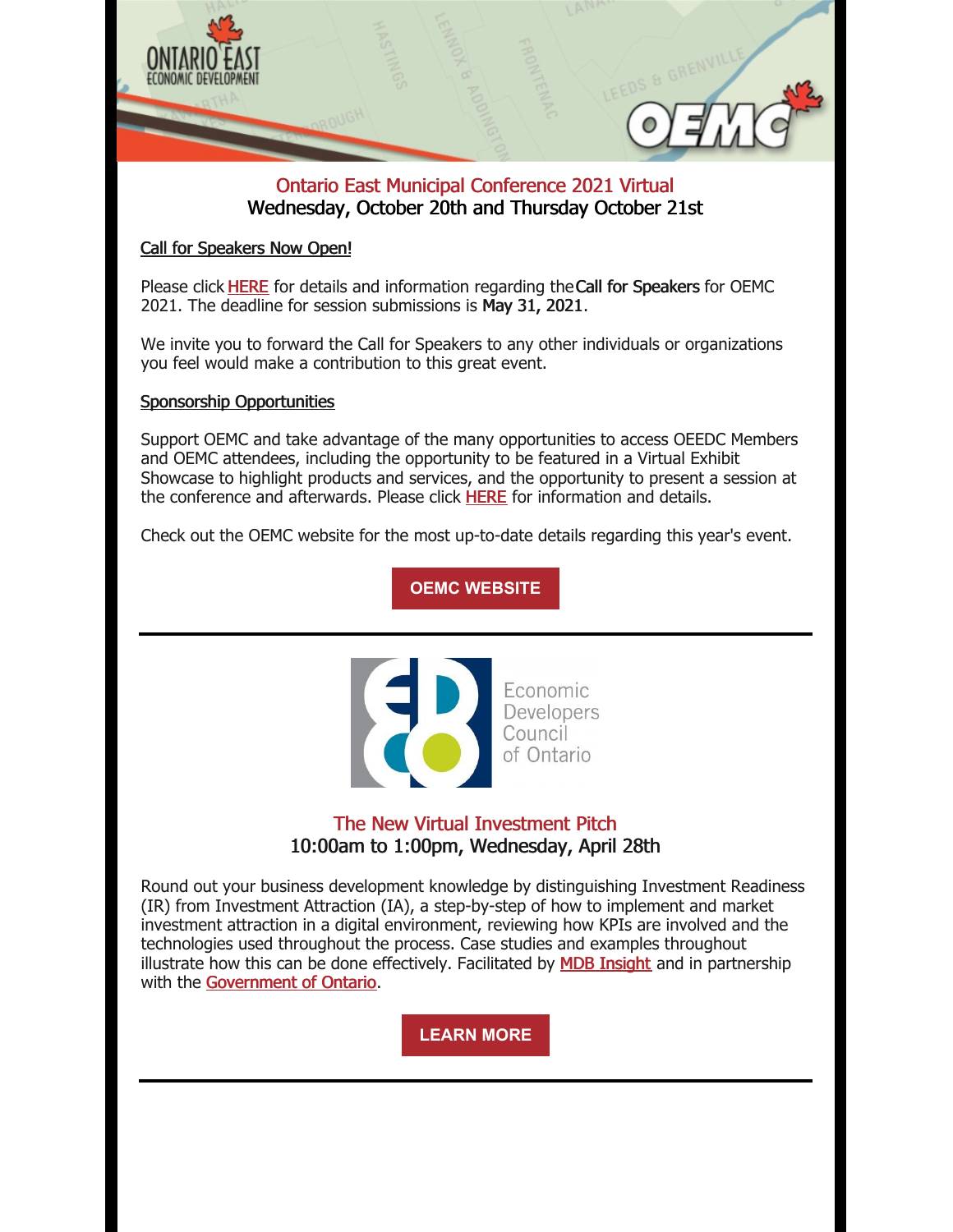

### Startup Grind Free Webinar 10:00am to 12:00pm, Thursday, April 29th

### An Intimate Look at Female Entrepreneurship in Patriarchal Industries

Join us April 29th as Startup Grind presents An Intimate Look at Female Entrepreneurship in Patriarchal Industries. The event will be hosted by renowned CTV reporter Dana Levenson, interviewing a diverse panel of female powerhouses — Judith Pineault, Peng-Sang Cau and Brooke Woboditsch will discuss their entrepreneurial journeys in patriarchal sectors, challenges faced by female entrepreneurs (then and now) and how we can do better moving forward.

**[REGISTER](https://hopin.com/events/startup-grind-an-intimate-look-at-female-entrepreneurship-in-patriarchal-industries) HERE**

# Ontario East News

If you have any news that you would like us to share, please forward to [info@ontarioeast.ca](mailto:info@ontarioeast.ca)



## Ontario East Membership Invoices Coming Soon

Thank you for your ongoing support of Ontario East. During the past year, despite the ongoing global challenges caused by the pandemic, we have grown our membership base and are implementing new programs and strategies as we continue to deal with a changing economic landscape.

Your investment in Ontario East will ensure we continue to support your efforts to support the economy in your community through a variety of regional economic development initiatives.

In the coming weeks, we will be distributing our annual membership invoices and we are pleased to confirm that there will be no increases to our membership fees this year. We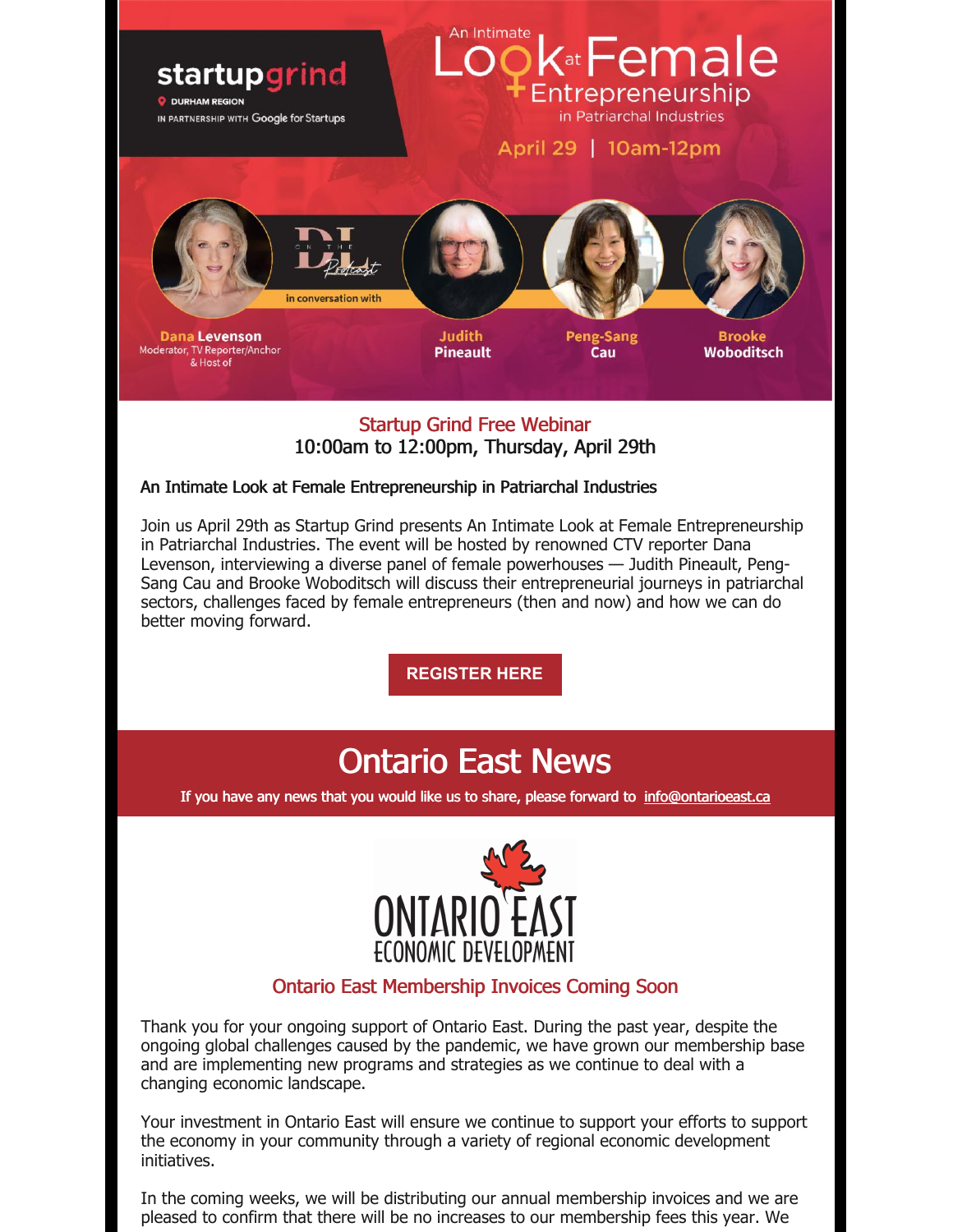have transitioned to, and prefer Electronic Fund Transfer payments (please contact Lucy [Medeiros](mailto:lucy@ontarioeast.ca) to set up if you haven't already), but can accommodate other methods if required.

We look forward to working with you in 2021!

### **ONTARIO EAST 2021-2022 [MEMBERSHIP](https://ontarioeast.ca/become-member) FEES AND CATEGORIES**



### Ontario East Talent Identification Support Project Update (OE-TISP)

OE-TISP's Next Steps

Ontario East's Ontario Labour Market Partnership (OLMP) has received positive reactions from project stakeholders, and the Ministry of Labour, Training and Skills Development and the project has been approved to continue through this year and next.

Our two active advisory committees are having a wonderfully productive time each month problem-solving workforce challenges and sharing resources and will continue this practice going forward. We generated a lot of interest from employers and job seekers with this project over the past year, so we're making many plans to ramp up efforts and to organize the blog and search engine optimization (SEO) strategy to better serve these end-users.

We want the world to know Ontario East is proactive in our workforce-ready project, so please pass it on! The Ontario East - Talent Identification Support Project (OE-TISP) supports attraction and development of a qualified workforce to support efforts to retain existing and attract new business to the region.





In an effort to continue to assist the women currently enrolled in the Women's Entrepreneurship Program (WEP), Ontario East has commissioned Spark St. [Lawrence](https://www.sparkslc.ca/) College Kingston Campus, to conduct an online digital assessment of our participants' websites and social media platforms. Spark SLC is a multidisciplinary team, comprised of both students and young professionals, who deliver industry standard, quality marketing solutions. Just another great tool to help these women build successful businesses.

We continue to encourage women entrepreneurs looking to start a business to apply to the Women's [Entrepreneurship](https://offers.ontarioeast.ca/learn-about-wep) Program, a free virtual business training program.

> This project is funded in part by the Government of Canada through the Federal Economic Development Agency for Southern Ontario.

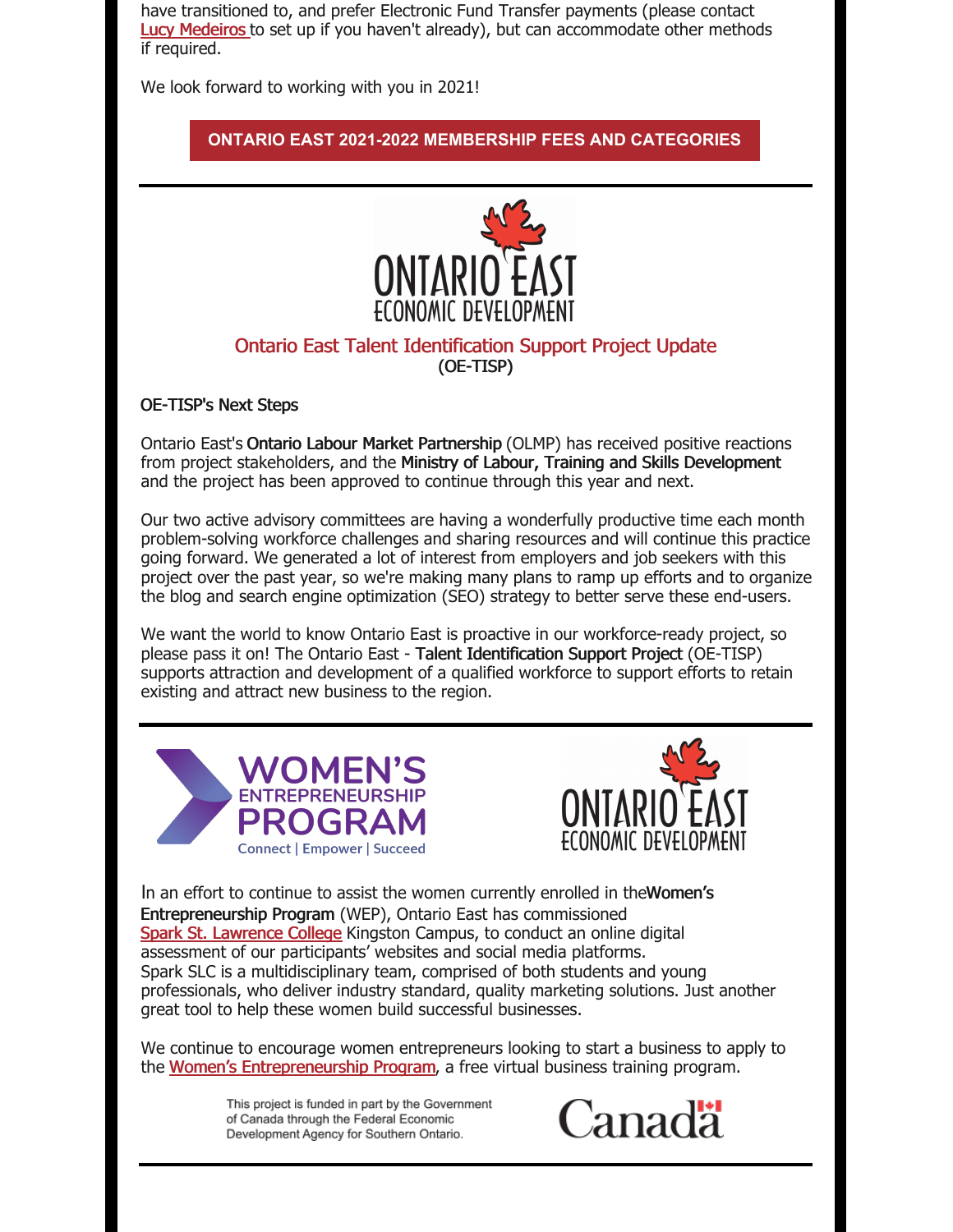

### OMAFRA Resources Available

As you may know, The Ministry of Agriculture, Food and Rural Affairs (OMAFRA) has a vast amount of resources available to help Economic Development Offices, municipalities, organizations and businesses to help support rural economic development, investment attraction and business retention and expansion.

Sign up to the **[OMAFRA](http://www.omafra.gov.on.ca/english/new/comm-bulletins-form.htm) Food Bulletin** to receive the latest program updates and announcements in the food processing sector. Some of these resources include:

**Rural Economic [Development](https://can01.safelinks.protection.outlook.com/?url=https%3A%2F%2Fwww.ontario.ca%2Fpage%2Frural-economic-development-program&data=04%7C01%7CTrevor.Crowe%40ontario.ca%7C1a4d98e947e3466bec4108d8957f6201%7Ccddc1229ac2a4b97b78a0e5cacb5865c%7C0%7C0%7C637423721624937333%7CUnknown%7CTWFpbGZsb3d8eyJWIjoiMC4wLjAwMDAiLCJQIjoiV2luMzIiLCJBTiI6Ik1haWwiLCJXVCI6Mn0%3D%7C3000&sdata=05v4t8M1yg9EnkQX7U31jGDBo6xmyXDOvICKgbVhRa4%3D&reserved=0) (RED) Program** currently reviewing applications.

· [CAP](https://can01.safelinks.protection.outlook.com/?url=http%3A%2F%2Fwww.omafra.gov.on.ca%2Fenglish%2Fcap%2Findex.htm&data=04%7C01%7CTrevor.Crowe%40ontario.ca%7C1a4d98e947e3466bec4108d8957f6201%7Ccddc1229ac2a4b97b78a0e5cacb5865c%7C0%7C0%7C637423721624917340%7CUnknown%7CTWFpbGZsb3d8eyJWIjoiMC4wLjAwMDAiLCJQIjoiV2luMzIiLCJBTiI6Ik1haWwiLCJXVCI6Mn0%3D%7C3000&sdata=Hox4w%2FgV1WVCW6TcbfCYeoHDYu6%2Fg1w0IW5GqUOnhCQ%3D&reserved=0) (Canadian Agricultural Partnership) for[producers](https://can01.safelinks.protection.outlook.com/?url=http%3A%2F%2Fwww.omafra.gov.on.ca%2Fenglish%2Fcap%2Fplacetogrow.html%23farmers&data=04%7C01%7CTrevor.Crowe%40ontario.ca%7C1a4d98e947e3466bec4108d8957f6201%7Ccddc1229ac2a4b97b78a0e5cacb5865c%7C0%7C0%7C637423721624927339%7CUnknown%7CTWFpbGZsb3d8eyJWIjoiMC4wLjAwMDAiLCJQIjoiV2luMzIiLCJBTiI6Ik1haWwiLCJXVCI6Mn0%3D%7C3000&sdata=mwc05jIcr%2FMg4NBE4D0ZRviWBcwK%2FrZKK8%2By3J%2FYl98%3D&reserved=0) and [processors](https://can01.safelinks.protection.outlook.com/?url=http%3A%2F%2Fwww.omafra.gov.on.ca%2Fenglish%2Fcap%2Fprocessors.htm&data=04%7C01%7CTrevor.Crowe%40ontario.ca%7C1a4d98e947e3466bec4108d8957f6201%7Ccddc1229ac2a4b97b78a0e5cacb5865c%7C0%7C0%7C637423721624927339%7CUnknown%7CTWFpbGZsb3d8eyJWIjoiMC4wLjAwMDAiLCJQIjoiV2luMzIiLCJBTiI6Ik1haWwiLCJXVCI6Mn0%3D%7C3000&sdata=yDJkTKLOX4q3tJSwUj0Qs5BtlO9C5ys%2B4oEDPL7akX0%3D&reserved=0) opening soon

Business Retention and [Expansion](https://can01.safelinks.protection.outlook.com/?url=https%3A%2F%2Fwww.ontario.ca%2Fpage%2Fbusiness-retention-and-expansion-program&data=04%7C01%7CTrevor.Crowe%40ontario.ca%7C1a4d98e947e3466bec4108d8957f6201%7Ccddc1229ac2a4b97b78a0e5cacb5865c%7C0%7C0%7C637423721624947320%7CUnknown%7CTWFpbGZsb3d8eyJWIjoiMC4wLjAwMDAiLCJQIjoiV2luMzIiLCJBTiI6Ik1haWwiLCJXVCI6Mn0%3D%7C3000&sdata=AuSWjXWEKdXR3CMzQtJlyL6dSPp1ojQ1uOPRsw1Az%2FE%3D&reserved=0) (BR+E) A new version that focuses on COVID economic recovery is available.

First [Impressions](https://can01.safelinks.protection.outlook.com/?url=https%3A%2F%2Fwww.ontario.ca%2Fpage%2Fimprove-how-your-community-serves-visitors&data=04%7C01%7CTrevor.Crowe%40ontario.ca%7C1a4d98e947e3466bec4108d8957f6201%7Ccddc1229ac2a4b97b78a0e5cacb5865c%7C0%7C0%7C637423721624947320%7CUnknown%7CTWFpbGZsb3d8eyJWIjoiMC4wLjAwMDAiLCJQIjoiV2luMzIiLCJBTiI6Ik1haWwiLCJXVCI6Mn0%3D%7C3000&sdata=1YJBrQTnYlaAzK7f13XBU%2FCGdQpnYk5eZwTD3ssmngs%3D&reserved=0) Community Exchange (FICE). If you have a community interested, particularly downtown retail for this summer or fall. There is a new, Local Food focussed FICE program available.

Downtown [Revitalization](https://can01.safelinks.protection.outlook.com/?url=https%3A%2F%2Fwww.ontario.ca%2Fpage%2Fdowntown-revitalization-program&data=04%7C01%7CTrevor.Crowe%40ontario.ca%7C1a4d98e947e3466bec4108d8957f6201%7Ccddc1229ac2a4b97b78a0e5cacb5865c%7C0%7C0%7C637423721624957327%7CUnknown%7CTWFpbGZsb3d8eyJWIjoiMC4wLjAwMDAiLCJQIjoiV2luMzIiLCJBTiI6Ik1haWwiLCJXVCI6Mn0%3D%7C3000&sdata=BVOafZn4bQntAwEDCLcIPgpcEvN6ovR1r8ZYOvFo5RY%3D&reserved=0) (DR)

Selling Food to [Ontario](https://can01.safelinks.protection.outlook.com/?url=http%3A%2F%2Fwww.omafra.gov.on.ca%2Fenglish%2Fbusdev%2Ffacts%2Fsellingfoodwkshop.htm&data=04%7C01%7CTrevor.Crowe%40ontario.ca%7C1a4d98e947e3466bec4108d8957f6201%7Ccddc1229ac2a4b97b78a0e5cacb5865c%7C0%7C0%7C637423721624967320%7CUnknown%7CTWFpbGZsb3d8eyJWIjoiMC4wLjAwMDAiLCJQIjoiV2luMzIiLCJBTiI6Ik1haWwiLCJXVCI6Mn0%3D%7C3000&sdata=S4%2Fh7Dy38GLxMyhHiFL%2BhDkIB16%2FQwk3OyLeAoygtkI%3D&reserved=0) virtual workshops and resources soon to be announced

Analyst: [economic](https://can01.safelinks.protection.outlook.com/?url=https%3A%2F%2Fwww.ontario.ca%2Fpage%2Fanalyst-economic-analysis-software&data=04%7C01%7CTrevor.Crowe%40ontario.ca%7C1a4d98e947e3466bec4108d8957f6201%7Ccddc1229ac2a4b97b78a0e5cacb5865c%7C0%7C0%7C637423721624967320%7CUnknown%7CTWFpbGZsb3d8eyJWIjoiMC4wLjAwMDAiLCJQIjoiV2luMzIiLCJBTiI6Ik1haWwiLCJXVCI6Mn0%3D%7C3000&sdata=S6OBDqwRQvXVOqMZq09S%2FWYZ34gMhxpfuJup4t9aE68%3D&reserved=0) analysis software available on request to support economic

development planning and to evaluate the impact of investments and closures in your community.

[Community](https://can01.safelinks.protection.outlook.com/?url=https%3A%2F%2Fwww.ontario.ca%2Fpage%2Fcommunity-immigrant-retention-rural-ontario-program%3F_ga%3D2.3780080.1381880807.1606338703-2116381417.1606338703&data=04%7C01%7CTrevor.Crowe%40ontario.ca%7C1a4d98e947e3466bec4108d8957f6201%7Ccddc1229ac2a4b97b78a0e5cacb5865c%7C0%7C0%7C637423721624977309%7CUnknown%7CTWFpbGZsb3d8eyJWIjoiMC4wLjAwMDAiLCJQIjoiV2luMzIiLCJBTiI6Ik1haWwiLCJXVCI6Mn0%3D%7C3000&sdata=3JVgHc7qyG%2FbkifCdAGaRs8NvFO8qe%2B6bX6%2FqAxlJeA%3D&reserved=0) Immigrant Retention in Rural Ontario (CIRRO) is a program to help evaluate your community's appeal to newcomers and youth

· Ec Dev manuals and [organizational](https://can01.safelinks.protection.outlook.com/?url=https%3A%2F%2Fsurvey.clicktools.com%2Fapp%2Fsurvey%2Fresponse.jsp&data=04%7C01%7CTrevor.Crowe%40ontario.ca%7C1a4d98e947e3466bec4108d8957f6201%7Ccddc1229ac2a4b97b78a0e5cacb5865c%7C0%7C1%7C637423721624977309%7CUnknown%7CTWFpbGZsb3d8eyJWIjoiMC4wLjAwMDAiLCJQIjoiV2luMzIiLCJBTiI6Ik1haWwiLCJXVCI6Mn0%3D%7C3000&sdata=8zjsaJF4gPvuPo3jBQlE4Tu39sgctff9Fx1%2BPl7K9c4%3D&reserved=0) guidebooks (Strategic Planning, Performance Measures, Agriculture as an Economic Development Opportunity, etc)

#### Meet your OMAFRA Advisor

OMAFRA's regional Rural Economic Development Advisors are available to support you in any of these areas. Advisors are available to support economic development, food and the food processing sectors. If you have food-based businesses in your area that are looking to expand or are experiencing disruptions due to COVID-19, please connect. Please click on the regional map below for your local Advisor contact information.

[REGIONAL](https://files.constantcontact.com/35c7e81d001/de0193d9-8af7-4ca6-ab24-29b9d383275a.pdf?rdr=true) MAP



EOBJ Power Book is now Live!

The new business opportunities in Eastern Ontario

Introducing the Eastern Ontario Business Journal Powerbook: Your guide to growth,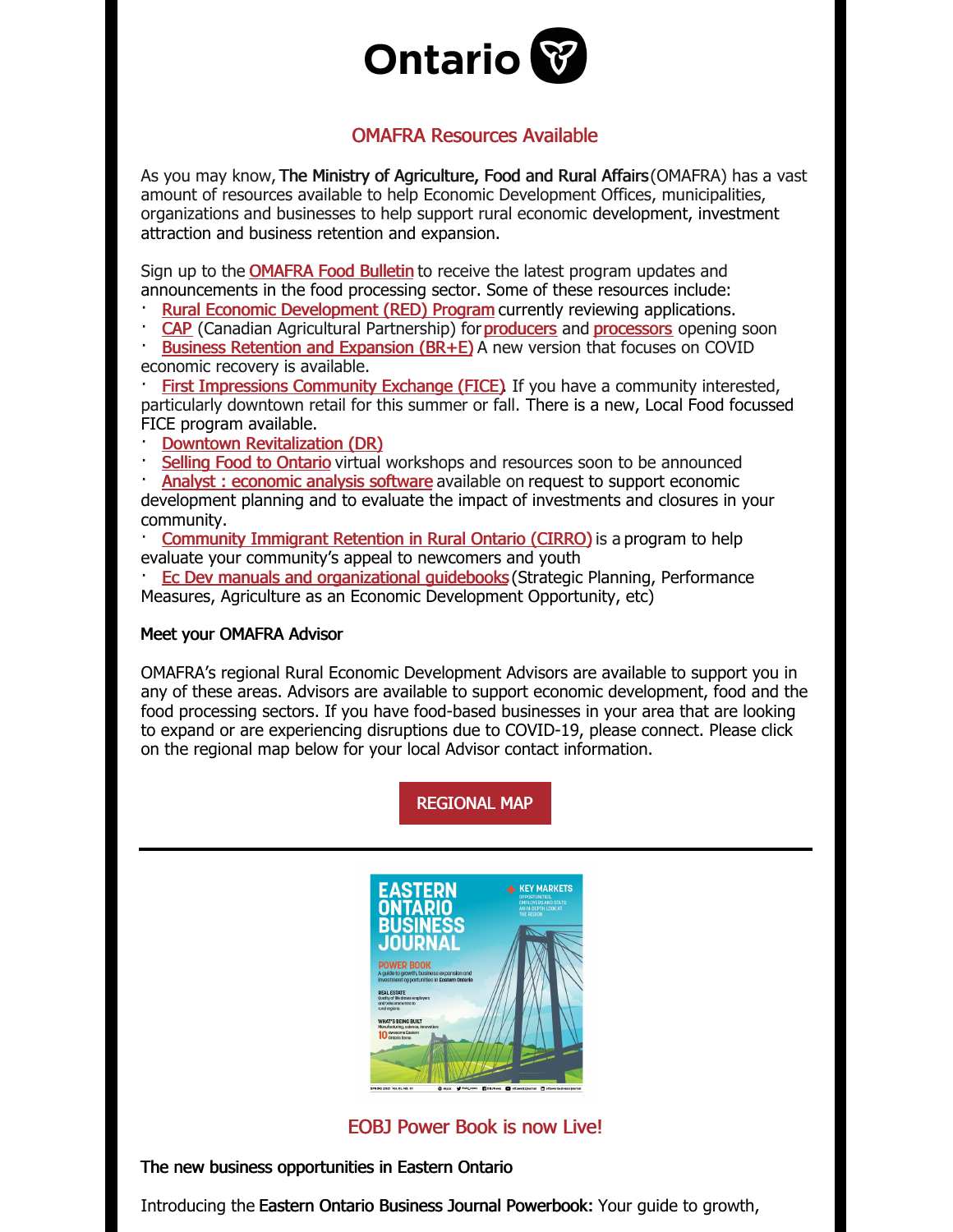business expansion and investment opportunities across the region

Building on the successful launch ofOBJ [Regional](https://www.obj.ca/index.php/regional) last year, Great River Media/OBJ is excited to debut the inaugural edition of the Eastern Ontario Business Journal [Powerbook.](https://issuu.com/greatrivermedia/docs/powerbook_pagination_spring2021_low_res?fr=sN2M5YTM0MjYwMDA) This 56-page issue explores business trends and market opportunities from across the region and takes a closer look at more than a dozen key communities, identifying major employers, [competitive](https://issuu.com/greatrivermedia/docs/powerbook_pagination_spring2021_low_res?fr=sN2M5YTM0MjYwMDA) advantages and key contacts. Click this link to access the digital edition.

As OBJ continues to grow its Eastern Ontario coverage, we'd love to hear your thoughts. Please take a moment to fill out this short [survey](https://docs.google.com/forms/d/e/1FAIpQLSfE-2aNoPz-EiCyVA03a49wIIk-LR8jmI1jZzGQEX0e8gky_Q/viewform?gxids=7628) so we can provide the business news and information that's most relevant to you.



### Made-in-Ontario N95 Respirators begin Rolling off the Production Line at the 3M Brockville Plant

News Release, April 7, 2021

#### Provincial and federal investment helps secure domestic supply chain for vital PPE

BROCKVILLE — Made-in-Ontario N95 respirators have started rolling off the production line at 3M's Brockville plant. About 700,000 N95 respirators are being shipped from the plant this week, with the first wave of this vital PPE set to arrive at health care, education and other public-sector institutions. These new masks will provide frontline workers with the protection they need in the continued fight against COVID-19, and ensure Ontario and Canada has a reliable supply in the event of any future outbreaks.

Details were provided today by Vic Fedeli, Ontario's Minister of Economic Development, Job Creation and Trade; Steve Clark, Minister of Municipal Affairs and Housing and MPP for Leeds-Grenville-Thousand Islands and Rideau Lakes; Lisa Thompson, Ontario's Minister of Government and Consumer Services; François-Philippe Champagne, Canada's Minister of Innovation, Science and Industry; and Anita Anand, Canada's Minister of Public Services and Procurement.



### Future Skills Centre announces \$32 million for projects to help Canadian workers gain skills as part of shock-proofing the workforce of the future

News Release, April 7, 2021

TORONTO — Future Skills Centre (FSC) today announces the funding of 64 innovation projects as part of a \$32 million investment to provide practical solutions for thousands of workers and employers impacted by the COVID-19 pandemic across Canada and to prepare the workforce for the opportunities and jobs of the future.

Many of the projects will explore new technologies and processes for whole industry sectors that are evolving or emerging, while others are designed to reskill or upskill workers displaced by the economic damage of the pandemic. The projects strive to